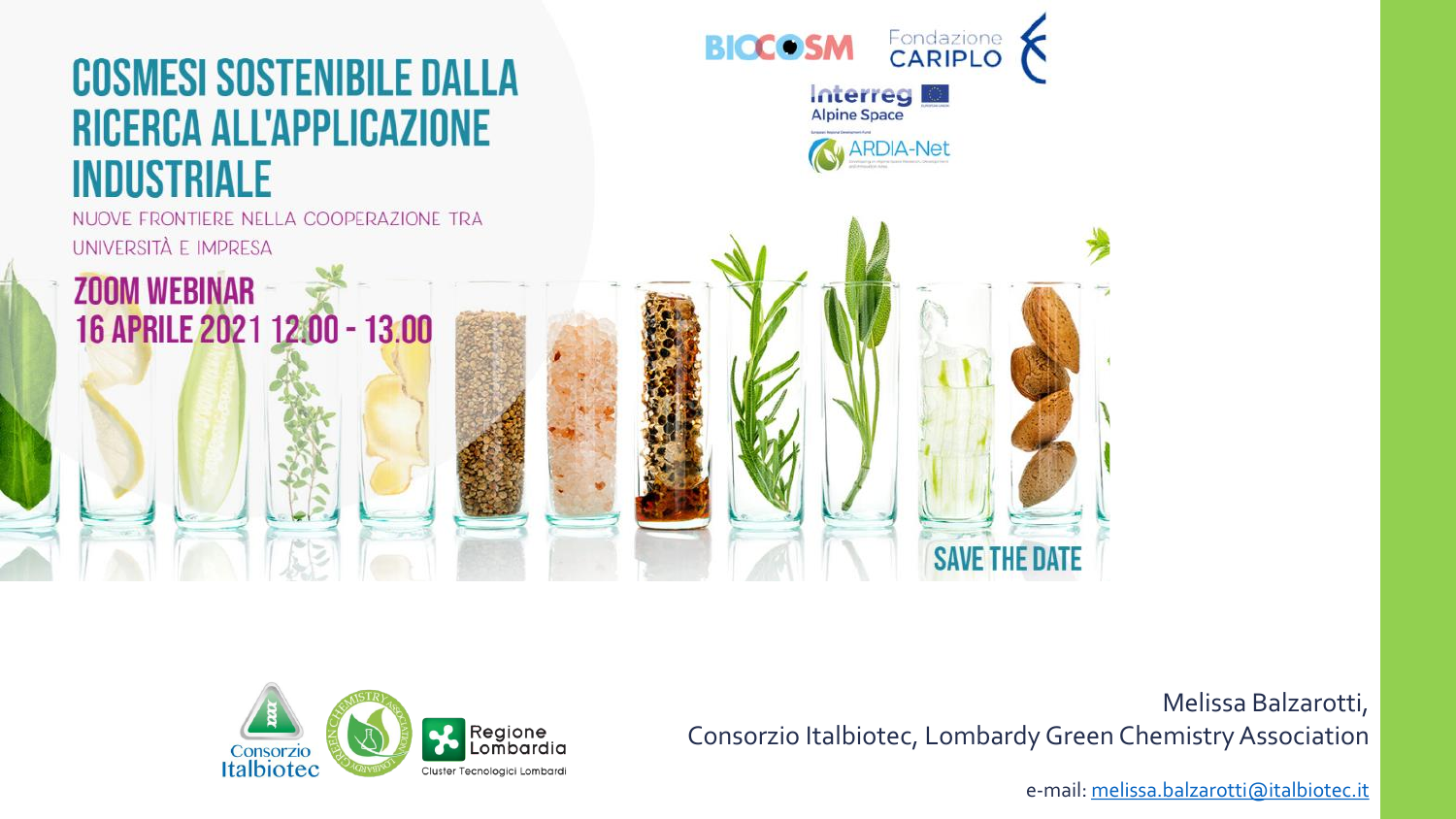







# Note organizzative

- L'**audio** e il **video** dei partecipanti sono disabilitati per garantire una migliore qualità del webinar
- I relatori potranno condividere la presentazione utilizzando la funzione **"Share my screen**"
- Il webinar sarà registrato
- Le domande possono essere effettuate tramite **Chat** o il **Q&A panel**. Cercheremo di rispondere durante il webinar a conclusione di ogni intervento
- L'evento sarà trasmesso in **diretta live streaming** sul **canaleYouTube del Consorzio Italbiotec <http://bit.ly/3phN4G6>**
- **Per domande o richieste più approfondite scrivere a [presidenza@italbiotec.it](mailto:segreteria@chimicaverdelombardia.it)**

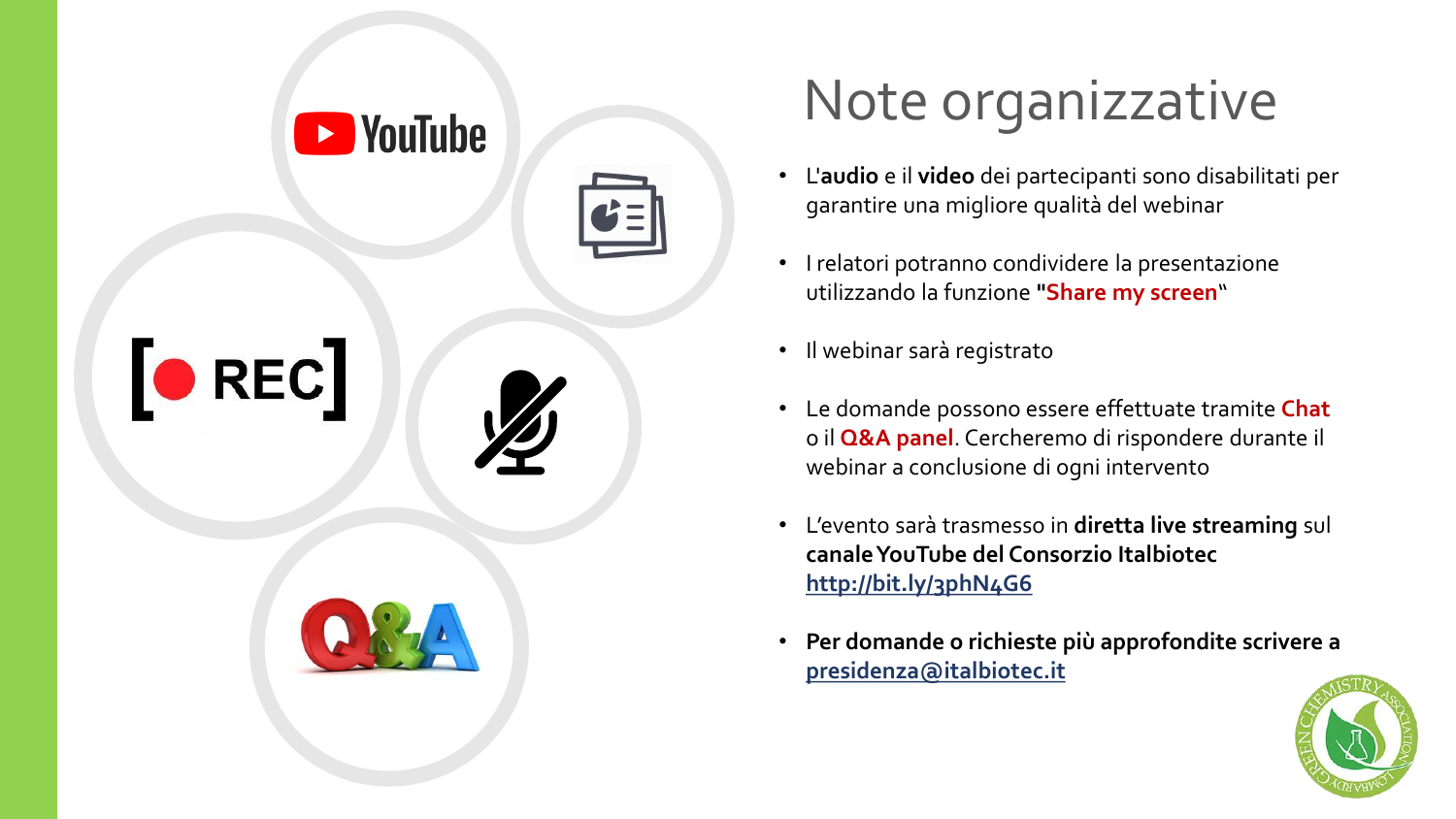### Lombardy Green Chemistry Association Who we are



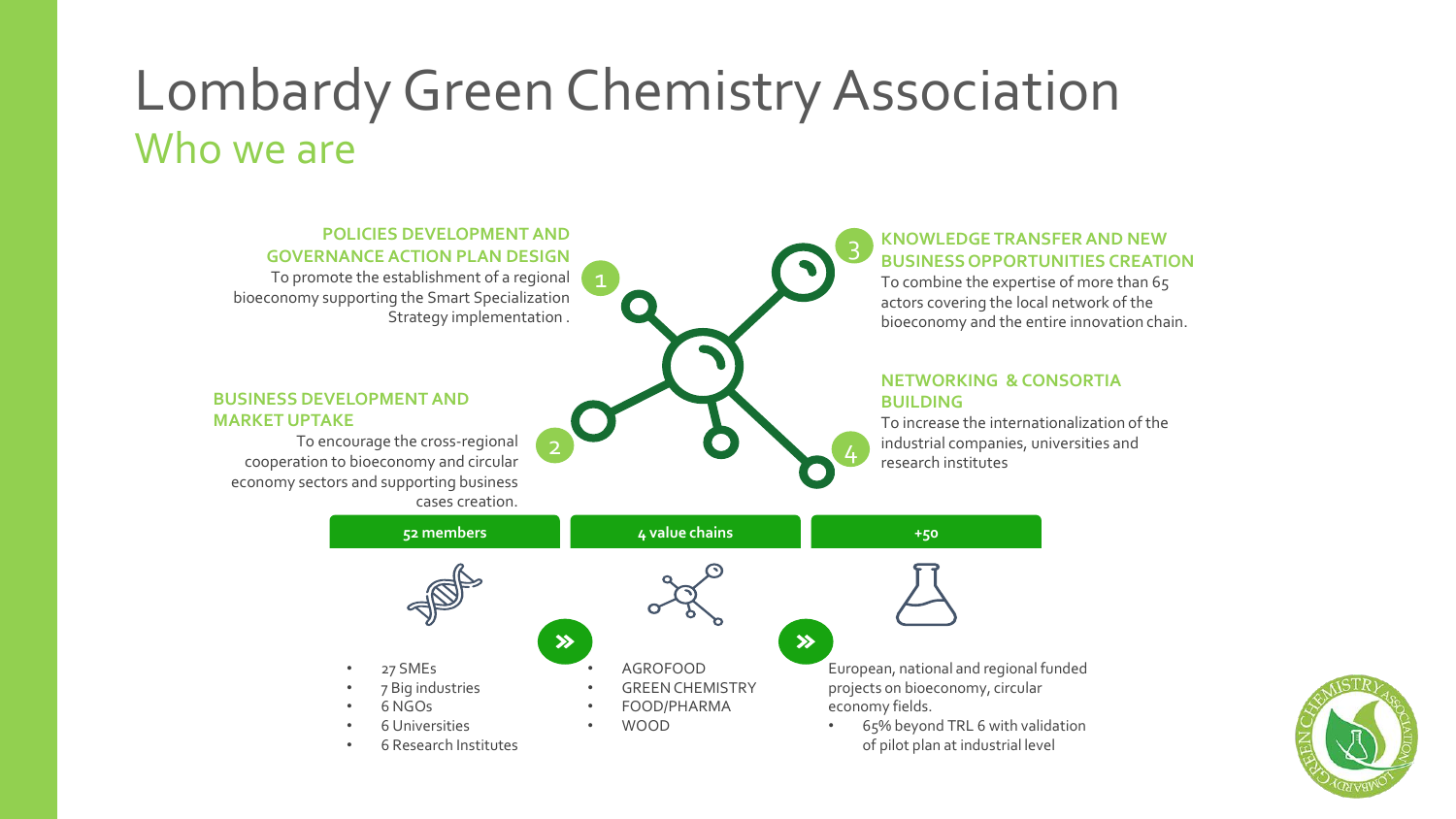## ARDIA-Net

Developing an Alpine Space Research Development and Innovation Area

**Interreg Alpine Space**